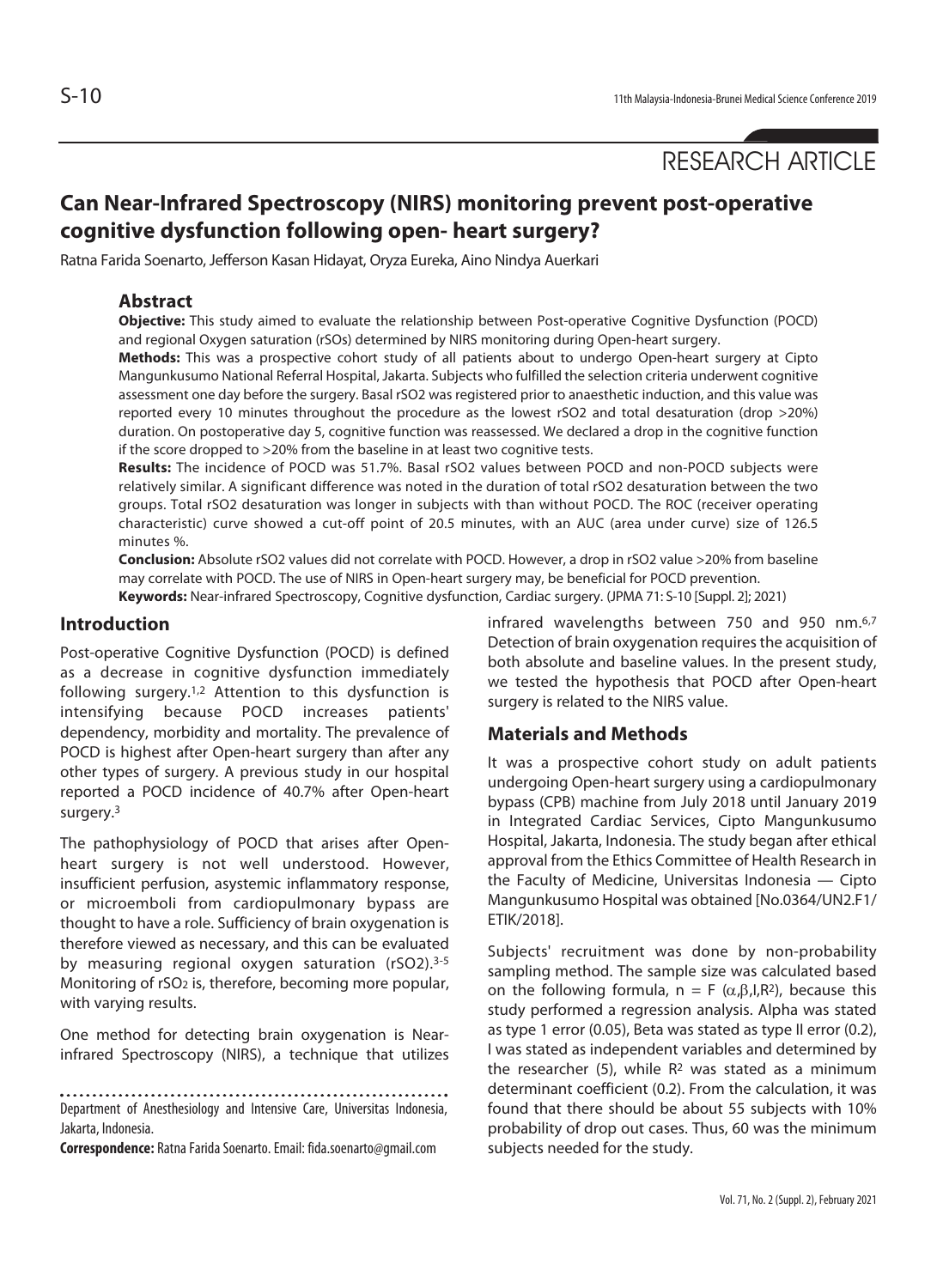Subjects aged at least 18 years old who underwent Openheart surgery using a CPB machine with a healthy mental condition and willing to participate in the study by signing informed consent forms were included. Those subjects were included who were able to read, write, and speak in Bahasa Indonesia for ease in subsequent examinations. Subjects with cognitive impairment, psychiatric disorder, consuming psychotropic medication or narcotics, having undergone urgent procedures, and intubated before procedures were excluded. Subjects who were on CPB, not in line with the therapeutic protocol, and died postoperatively within five days, were also not included.

All subjects underwent the following validated cognitive function tests the day before surgery: Rey Auditory Verbal Learning Test (immediate and delayed), Trail Making Test (A and B) and Digit Span (forwards and backwards). Before the anaesthetic induction, a NIRS probe (INVOS™) was attached to the subject's forehead. In all subjects, balanced anaesthesia was attained using Sufentanil, Midazolam, Sevoflurane with an appropriate nondepolarizing muscle relaxant. The NIRS reading was recorded every 15 minutes throughout the surgery. Desaturation of rSO2 was described as a decrease of 20% or more of the NIRS value over baseline.8-11 Arterial blood samples were withdrawn regularly for blood gas analysis. On the fifth postoperative day, the subjects were retested for cognitive function. A drop in cognitive function was declared when a decrease of 20% or more was determined on at least two of the cognitive tests.12-14

Collected data were measured and analysed by the Statistical Programme for Social Sciences Version 20. (The International Business Machine Corp., Armonk, New York, USA). Bivariate analysis was conducted to assess the relationship between several factors. Independent T-test was used to measure numeric data with normal distribution while Mann-Whitney test was used to measure numeric data with non- normal distribution. Chisquare test and/or alternative Fischer's Exact test was performed for categorical data. Regression analysis, as part of the multivariate analysis, was also performed to measure the contributing factors related to POCD. Significant results in the study were stated with p-value less than 0.05.

#### **Results**

About 75 patients were recruited at the beginning of the study. Five patients were excluded for pre-operative psychiatric or cognitive problems determined by the MINI mental scale survey tool or because of psychotropic drug use. Of the 70 remaining subjects, 10 either expired or had

**Table-1:** Baseline characteristics of subjects.

|                                        | <b>Cognitive dysfunction</b> |                  | p-value            |
|----------------------------------------|------------------------------|------------------|--------------------|
| <b>Variable</b>                        | Yes ( $n = 31$ )             | $No (n = 29)$    |                    |
|                                        |                              |                  |                    |
| Age (years), mean $\pm$ SD             | $54.5 \pm 12.2$              | $52.6 \pm 12.9$  | 0.215a             |
| Sex, n (%)                             |                              |                  |                    |
| Male                                   | 21 (67.7%)                   | 17 (58.6%)       | 0.593              |
| Female                                 | 10 (32.3%)                   | 12 (41.4%)       |                    |
| Body weight (kg), mean $\pm$ SD        | $61.40 \pm 12.1$             | $64.9 \pm 12.1$  | 0.452a             |
| Height (cm), mean $\pm$ SD             | $159.3 \pm 9.5$              | $160.4 \pm 7.3$  | 0.922a             |
| BMI, kq/m <sup>2</sup>                 | $25.2 \pm 7.4$               | $25.1 \pm 4.4$   | 0.947a             |
| Comorbidities, n (%)                   |                              |                  |                    |
| Hypertension                           | 18                           | 17               | 0.965 <sup>b</sup> |
| Diabetes mellitus                      | 13                           | 8                | 0.244 <sup>b</sup> |
| Chronic kidney disease                 | 5                            | 6                | 0.648 <sup>b</sup> |
| Cerebrovascular disease                | 1                            | 1                | 1.000 <sup>b</sup> |
| EuroSCORE, median (min-max)            | $4(0-6)$                     | $4(0-10)$        | 0.433c             |
| Surgery, n (%)                         |                              |                  |                    |
| CABG                                   | 22 (71.0)                    | 16(55.2)         | 0.285              |
| Non-CABG                               | $9(29.0\%)$                  | 13 (44.8%)       |                    |
| Cardiopulmonary bypass time            |                              |                  |                    |
| (minutes), mean $\pm$ SD               | $138.2 \pm 61.0$             | $117.2 \pm 26.4$ | 0.081              |
| Aortic cross clamp time, mean $\pm$ SD | $101.9 \pm 47.9$             | $88.1 \pm 21.6$  | 0.13               |

CABG = Coronary Artery Bypass Graft; BMI = Body Mass Index; EuroSCORE = European system for cardiac operative risk evaluation.

<sup>a</sup>Independent T-test. <sup>b</sup>Mann-Whitney test. <sup>c</sup>Chi-Square test.

**Table-2:** Association between rSO2 desaturation and POCD.

| <b>Duration of rSO<sub>2</sub></b> decrease | <b>Cognitive dysfunction</b> |              | p-value |
|---------------------------------------------|------------------------------|--------------|---------|
| $>$ 20% from baseline                       | Yes (Minutes)                | No (Minutes) |         |
| $Pre-CPR*$                                  | $0(0-60)$                    | $0(0-30)$    | 0.104   |
| $Intra-CPB*$                                | $30(0-230)$                  | $0(0-140)$   | 0.048a  |
| Post-CPB*                                   | $0(0-110)$                   | $0(0-15)$    | 0.035a  |
| Total duration*                             | 55 (0-245)                   | $0(0-140)$   | 0.007a  |

\*in minutes. Mann-Whitney test, data is presented as median (min-max). a Statistically significant difference.

prolonged ICU stays. No differences were observed in the baseline characteristics of subjects with and without cognitive dysfunction (Table-1).

The baseline rSO2 value was variable among the subjects. Eleven subjects had very low basal rSO2 (<50%) values, but only 5 of those 11 subjects experienced POCD.

No differences were detected in the basal rSO<sub>2</sub> value between the subjects with and without POCD (Table-2). Several subjects had extremely low basal values but were fully conscious. POCD was evident in 31 (51.7%) subjects. We further analysed the duration of the rSO2 decrease in subjects with rSO2 decreases of 20% or more.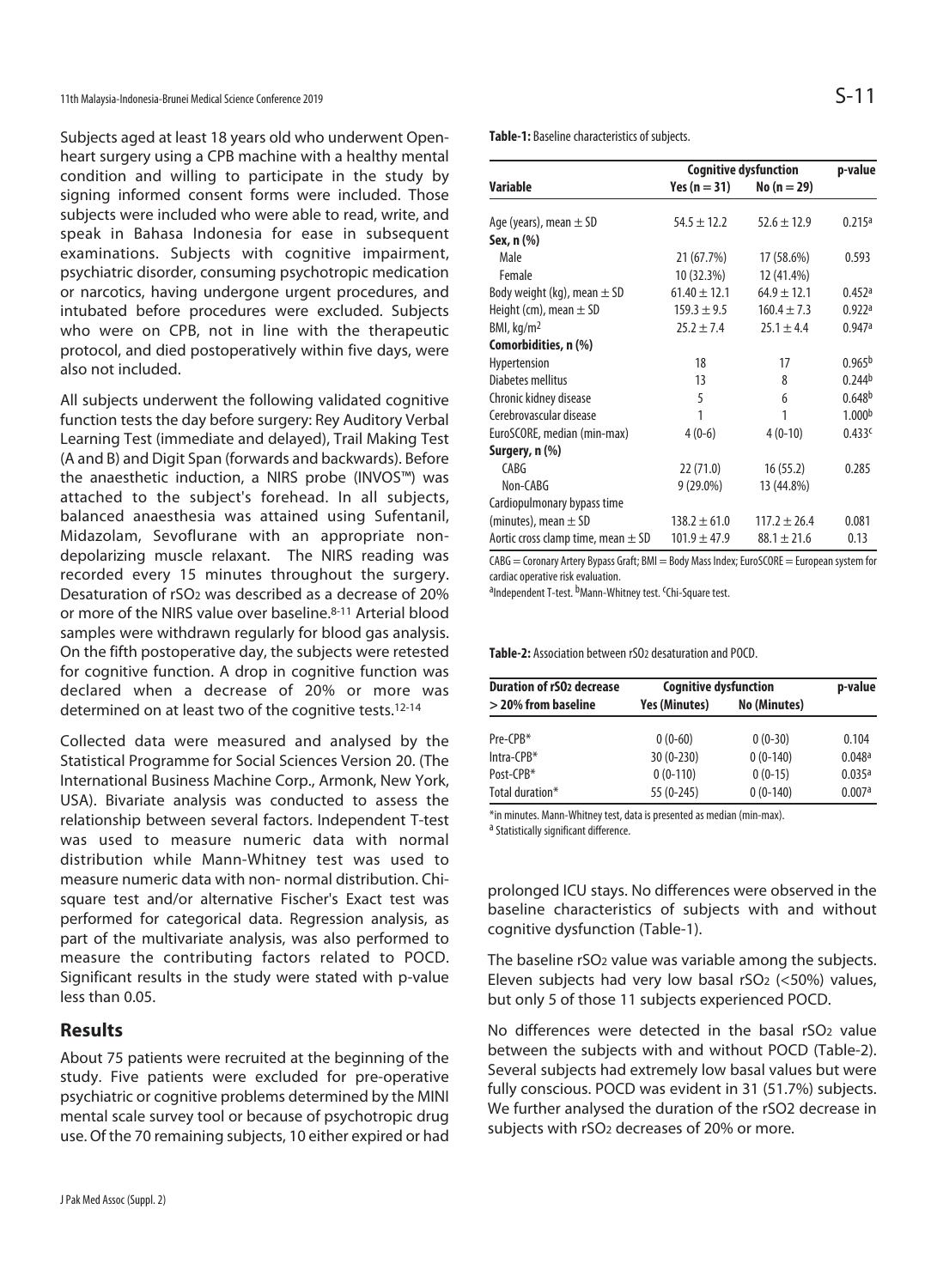



Figure: Probability of POCD based on total rSO<sub>2</sub> desaturation duration.

A statistically significant increase was evident for the desaturation duration of the subjects with versus without POCD. This difference was evident during the intraoperative period, during CPB use and even after CPB was stopped. The total desaturation duration also was significantly longer in the subjects with than without POCD.

The INVOS™ machine was able to display the duration of desaturation in two scales, minute and min% (an integral function derived from the duration and depth of the desaturation curve). Analysis of the Receiver Operating Characteristic (ROC) curve for the duration of the total desaturation time in minutes identified a cut-off point of 20.5 minutes where the sensitivity and specificity were highest.

The ROC curve provided an Area Under Curve (AUC) for subjects with more than 20% desaturation from baseline. The AUC for rSO2 desaturation was larger in the POCD group than in the non-POCD group, at 412 [0-4875] min% versus 0 [0-472] min%, respectively ( $p = 0.003$ ). The ROC curve for min% scale revealed a cut-off for the worst rSO2 desaturation at 126.5 min% with a sensitivity of 80.6% and a specificity of 82.8%. Use of a regression model generated the probability of a subject having POCD (Figure).

# **Discussion**

The results obtained in this study on the relationship between NIRS baseline value and POCD differed from our initial expectations. The absolute basal value of rSO<sub>2</sub> was relatively widespread for all subjects. The normal rSO2 range was 55-80%, and yet several subjects had even lower baseline rSO2 scores, and these low baseline readings were evident even in fully conscious subjects.8,9

This phenomenon is not easy to explain. We cannot conclude that NIRS measurements are not indicative of brain perfusion since the global oxygenation of subjects can be presumed to be adequate on the basis on SpO2 and blood gas analysis. Therefore, we are more inclined to consider those technical problems that may have arisen with the NIRS sensor attachment. Even though all subjects were wiped with alcohol before sensor attachment, we could not guarantee that the skin attachment area was entirely free of sweat and oil, which

could have interfered with the probe signal. The temperature of the frontal skin may also play a role, as it decreases the capillary calibre in the frontal skin to give the impression of low rSO2.

Our study results showed that the rSO2 value remained stable throughout surgery, even with a low initial rSO2 baseline value. Subjects with low baseline values generally showed an increase in rSO2 after anaesthetic induction. Subjects with extremely low baseline values, surprisingly, showed no POCD. Assessment of individual data revealed that even though they had low baseline values, these subjects did not experience rSO2 desaturation during surgery.

Several subjects with POCD had excellent rSO2 baseline values but displayed a drop in rSO2 during CPB use. The rSO2 desaturation was not prolonged and tended to recover after cessation of the CPB; however, the duration of total desaturation affected the incidence of POCD. The complete desaturation was considered to represent the summation of all durations of desaturation episodes.

During surgery, rSO2 desaturation of varying durations can occur repeatedly. The ROC curve revealed that the worst reliable AUC that would predict POCD was 126.5 minute%. The reliable cut-off point was 20 minutes. This implies that clinicians need to be careful to prevent rSO2 desaturations of 20 minutes or more. A drop in the rSO2 value of more than 20% from baseline value requires action to counter the effect. Our study observations indicated that the moments often associated with rSO2 desaturation occurred during heart cannulation.